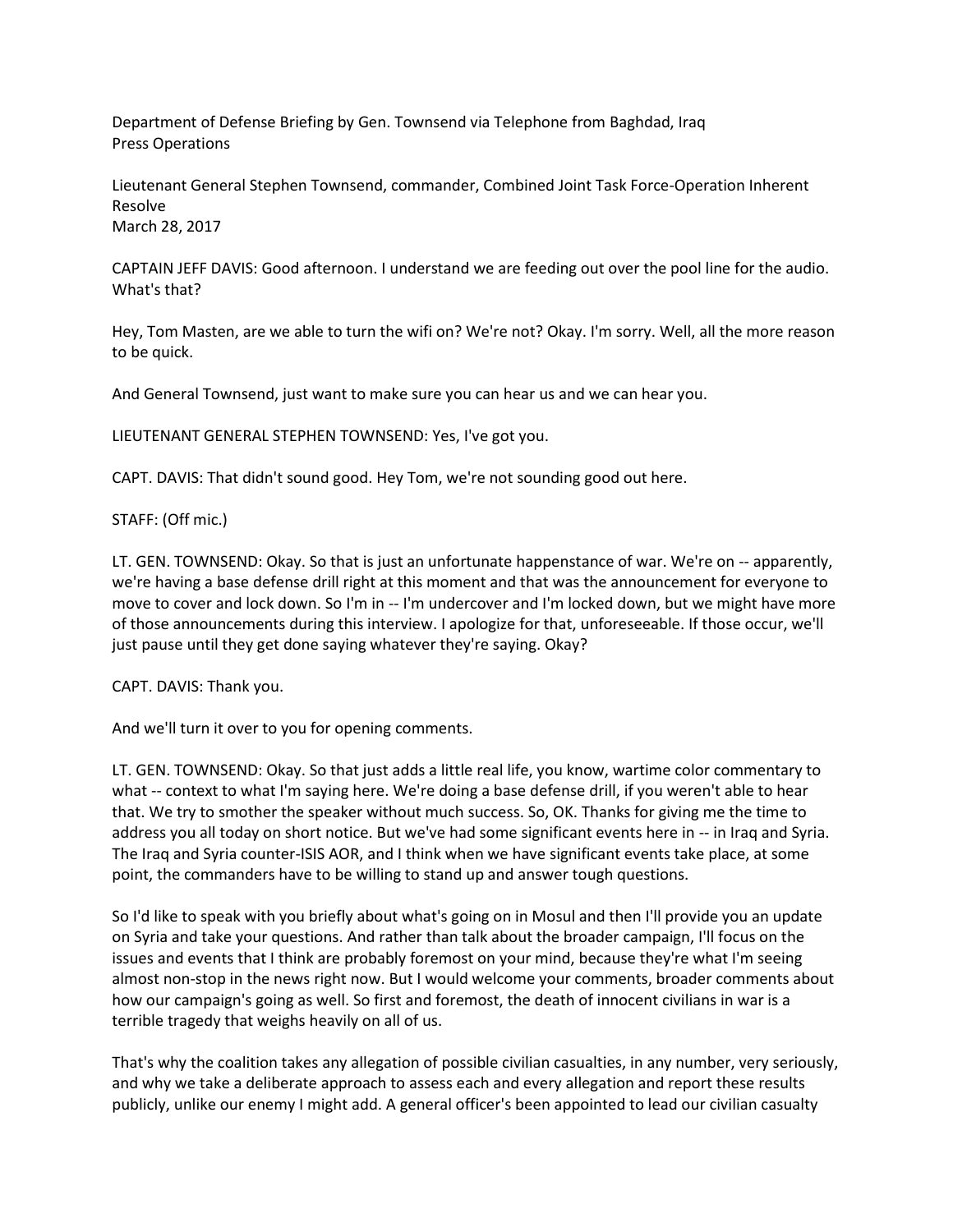credibility assessment. The most recent allegation in Mosul, to determine the facts of the case and the validity of the allegation. Right now there are a lot of conflicting reports as to what brought down the building or buildings that caused civilian casualties, what we know for sure, is that we did conduct a strike in that area. What we don't know for certain is that that strike is responsible for the casualties in question.

There are also reports that ISIS may have trapped civilians in the house and rigged it to blow up. There's a report a secondary VBIED explosion may have been the cause that destroyed the house. Also, I would point out these aren't necessarily mutually exclusive, it could have been a combination of these events that caused this tragedy and that's why we're hesitant to say anything definitive until our proper process is completed.

I'll say this, if we did it, and I'd say there's at least a fair chance that we did. It was an unintentional accident of war and we will transparently report it to you when we're ready. The coalition freely and transparently takes on the responsibility to act in accordance with the law of armed conflict, in all of our operations.

We set the highest standards for protecting civilians. It is my view, that our dedication, diligence and discipline in prosecuting our combat operations while protecting civilians, is without precedent in recorded history of warfare. None of this changes the basic facts though. Civilians are dying in Mosul. Most of them are dying at the hands of ISIS and that's the real horror, the real tragedy of Mosul.

Make no mistake about it, ISIS will continue to cause massive human suffering, if the ISIS -- if the Iraqi security forces and the coalition do not prevail. Our enemy, ISIS, are evil and murderous butchers, engaged in purposeful and mass slaughter. There are countless mass graves surrounding Mosul. ISIS put those bodies in there, not the coalition. I believe we should take a lesson from history, maybe inject a little moral clarity in what we're talking about here, about this issue. ISIS, their crimes against humanity must not be forgotten.

In the past few days, we have observed civilians fleeing from ISIS held buildings. We have heard reports that ISIS was shooting civilians trying to leave Mosul.

The Iraqi Counter Terrorism Service reported they found two houses rigged to blow and filled with hostages, one -- 45 in one house, 25 in another.

They managed to defuse the explosives and release the hostages without harm. If ISIS really wants to prevent human suffering, they can easily do so. They are in complete control of the areas they hold in Mosul.

They can leave at any time. The coalition respects human life, which is why we will not abandon our partners in their time of need or because of ISIS's inhumane tactics of terrorizing civilians using human shields and fighting from protected sites, such as schools, hospitals, religious sites, and civilian neighborhoods.

To put things in a little perspective for you, this is the most significant urban combat to take place since World War II; it is tough and brutal.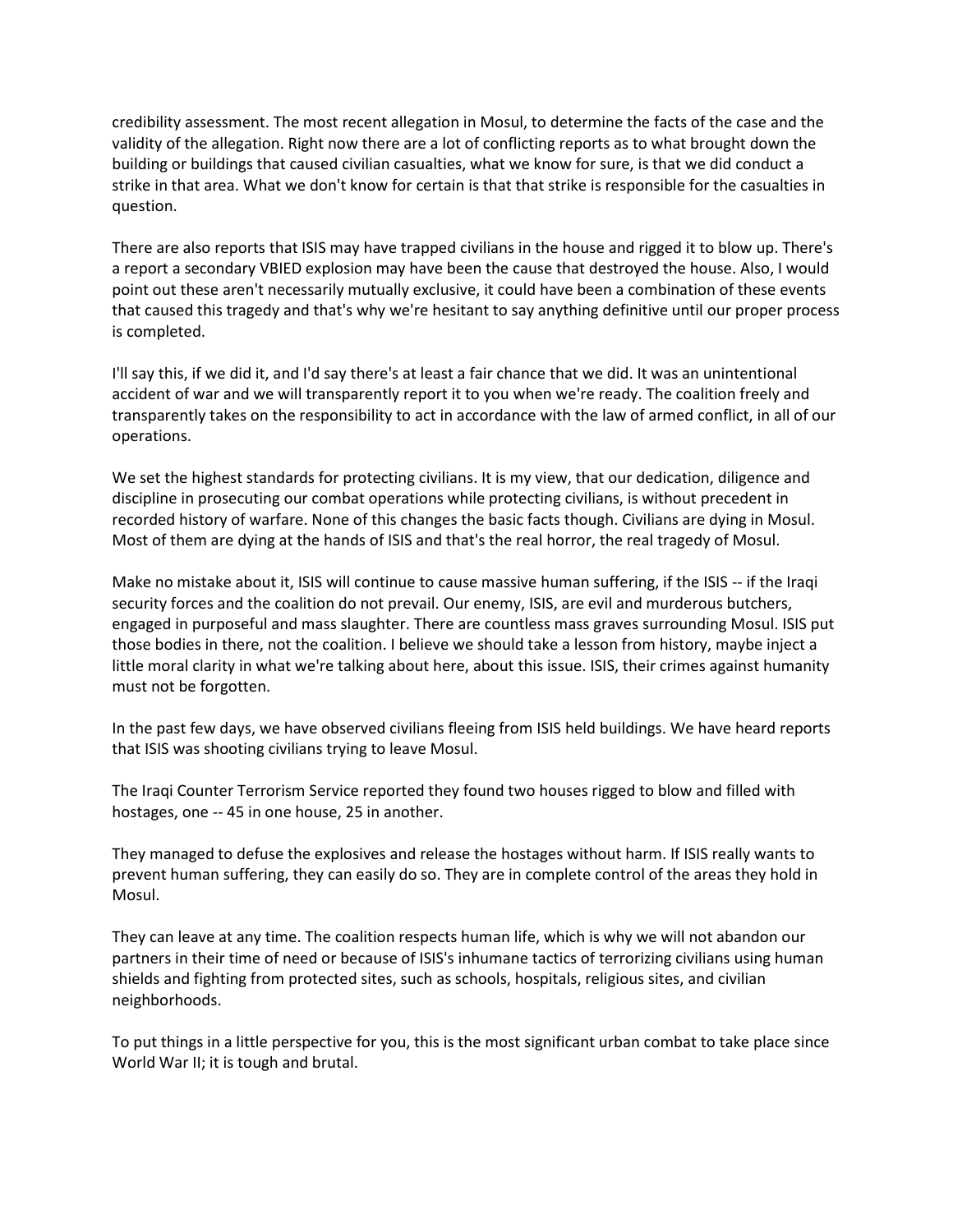House by house, block by block fights. Despite that, the Iraqi Security Forces continue to press ISIS on multiple axes, presenting them with multiple dilemmas.

We know the enemy cannot respond to this. Tough fighting in one sector provides the opportunity for other elements to advance in other areas, and that's what the Iraqi Security Forces have been doing.

I think it's important to mention as well, despite the challenges, the government of Iraq and the United Nations are doing a great job caring for the internally displaced persons or refugees coming out of Mosul.

Everyone expected that there would be a lot of refugees, and we've seen roughly double -- double the numbers of them on the west side of Mosul than we saw on the east side.

They are certainly in a horrible situation, but they're being taken care of as best as anyone on the planet can do and thousands are returning to east Mosul every week.

And we support our Iraqi partners in Mosul, we're also supporting our Syrian partners outside of Raqqa. The Syrian Democratic Forces have completely isolated the eastside of Raqqa and are currently engaged in a tough battle to seize both the Tabqa Dam and the city of Tabqa, which is to the west of Raqqa.

Yesterday, they completed the seizure of the Tabqa airfield, on the south side of the city. This is a great accomplishment by a capable partner force.

They were supported by coalition advisers, U.S. and coalition airpower, Marine heavy artillery, and Army Apache helicopter gunships. Make no mistake about it though, the coalition has taken every precaution to ensure the integrity of Tabqa Dam.

I've seen a lot of crazy reporting in the media about Tabqa Dam in the last few days. We don't access that the dam is in any imminent danger and, to our knowledge, the dam has not been structurally damaged.

The Tabqa Dam is not a coalition target and when strikes occur on military targets, at or near the dam, we use non-cratering munitions to avoid unnecessary damage to the facility.

The coalition seeks to preserve the integrity of the dam because it's a vital resource for the people of Syria. The Syrian Democratic Forces have a plan in place to care for the dam after liberation from ISIS and that plan recognized the importance of the dam to Syria's economy, agriculture, and basic human needs and security.

So, if something happens to the Tabqa Dam, it will be at the hands of ISIS not the Coalition. So, what's my bottom line? This is a difficult and brutal fight on multiple fronts.

The most difficult I have seen in my career. Although our partners in the coalition have made mistakes that have harmed civilians, we have never targeted them, not once.

On the other hand, the savages that are ISIS deliberately target, terrorize and kill innocent civilians every day. The best and fastest way to end this human suffering is to quickly liberate these cities and Iraq and Syria from ISIS.